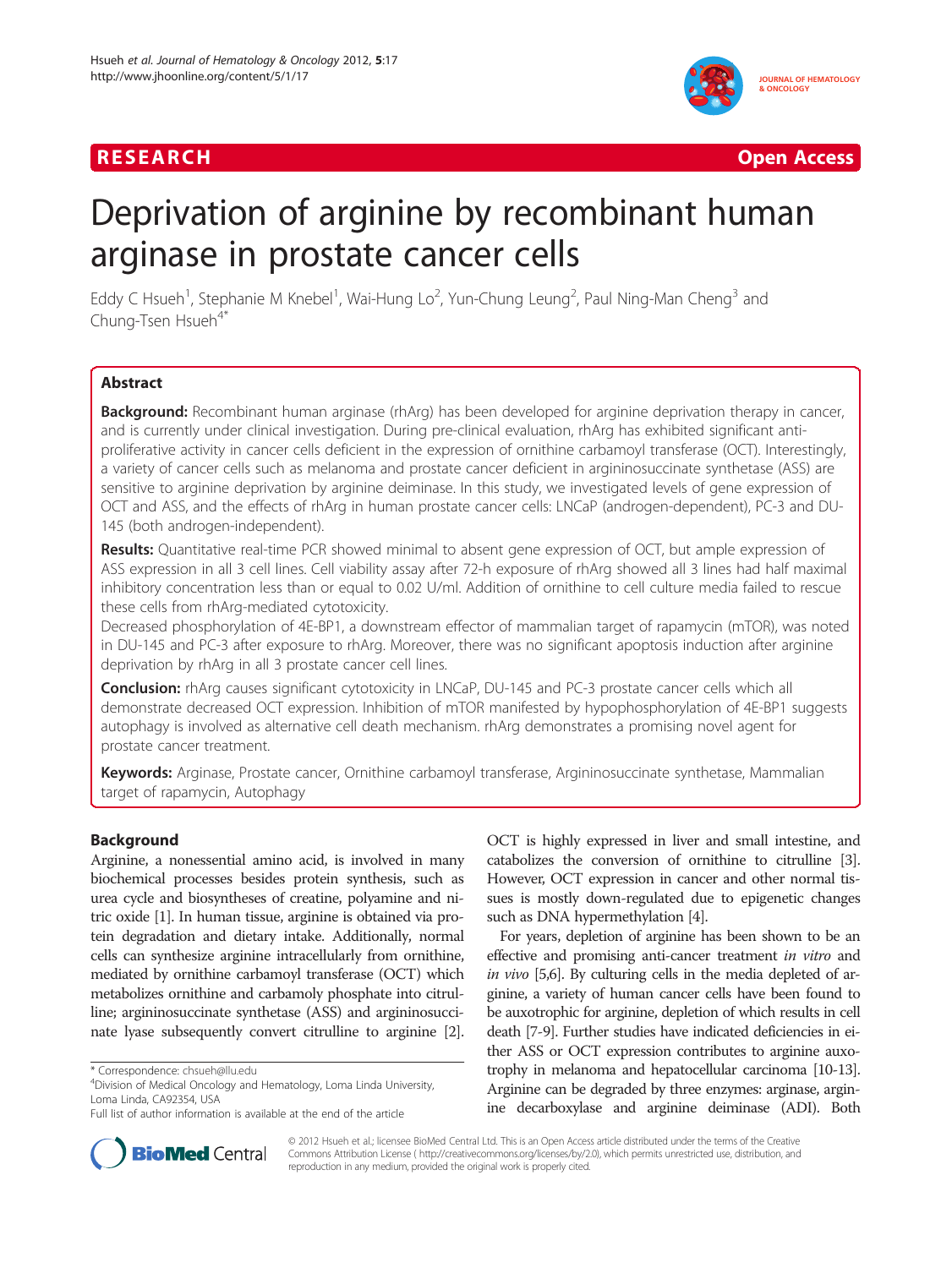arginine decarboxylase and ADI are not expressed in mammalian cells [[2](#page-4-0)[,14\]](#page-5-0). ADI, an enzyme isolated from Mycoplasma, catabolizes arginine to citrulline and ammonia. Pegylated ADI (ADI-PEG20), significantly reduces antigenicity of ADI, and has been evaluated clinically in patients with advanced hepatocellular carcinoma and melanoma [\[15,16\]](#page-5-0). The sensitivity of ADI-PEG20 in cancer seems to correspond with deficient expression of ASS. Resistance to ADI-PEG20 has been identified in hepatocellular carcinoma, melanoma and prostate cancer cells expressing ASS [\[10](#page-4-0)[,17,18\]](#page-5-0).

Arginase participates in the urea cycle, and catabolizes arginine to ornithine and urea [\[19\]](#page-5-0). Recombinant human arginase (rhArg) has been developed for arginine deprivation therapy in cancer, and demonstrated significant cytotoxicity in hepatocellular carcinoma and melanoma, in vitro and in vivo [\[11-](#page-4-0)[13](#page-5-0)]. In the setting of OCT deficiency, rhArg eliminates extracellular arginine and results in depletion of intracellular arginine; however in cells expressing OCT, intermediate metabolite such as ornithine can be converted to arginine to avoid intracellular depletion of arginine [\[20](#page-5-0)]. It has been demonstrated that OCT deficiency in hepatocellular cancer and melanoma contributes to their sensitivity of growth inhibition by rhArg [[11](#page-4-0)[,13](#page-5-0)]. In contrast to ADI-PEG20, the sensitivity to rhArg in hepatocellular carcinoma and melanoma is independent of ASS expression. Here, we studied the gene expression profile of OCT and ASS, and investigated the effects of rhArg in prostate cancer cells.

# Results and discussion

#### Expression of OCT and ASS

Quantitative real-time PCR was performed in prostate cancer cells to detect mRNA expression of ASS, OCT, and glyceraldehyde 3-phosphate dehydrogenase (GAPDH). Data were processed and presented with cycle threshold (Ct) value of each quantitated expression as listed in Table 1. Housekeeping gene GAPDH was used as a reference gene for quantitative expression analysis. The Ct is defined as the number of cycles required for the fluorescent signal to cross the threshold level. Ct is a relative measure of the target mRNA in the PCR, and inversely proportional to the amount of target mRNA. Ct value of 40 or higher means no amplification due to absent gene expression. Abundant expression of ASS mRNA was detected in all three cell lines. Expression of OCT mRNA was absent in LNCaP, and minimally detected in DU-145 and PC-3.

#### Cell viability after arginine deprivation by rhArg

We further determined cell viability after 72-h exposure to rhArg at 0, 0.001, 0.01, 0.1 and 0.5 U/ml. All 3 prostate cancer cell lines were very sensitive to arginine depletion with half maximal inhibitory concentration  $(IC_{50})$ of rhArg less than or equal to 0.02 U/ml. The  $IC_{50}$  of rhArg in these 3 prostate cancer cell lines was similar to

| Table 1 Cycle threshold (Ct) of argininosuccinate        |
|----------------------------------------------------------|
| synthetase (ASS), ornithine carbamoyl transferase (OCT), |
| and glyceraldehyde 3-phosphate dehydrogenase             |
| (GAPDH) from quantitative real-time PCR in LNCaP, PC-3,  |
| and DU-145 cells                                         |

|                      | <b>LNCaP</b> | $PC-3$ | <b>DU-145</b> |
|----------------------|--------------|--------|---------------|
| $ASSC_{t}$           | 21.07        | 26.20  | 22.77         |
| OCT C <sub>r</sub>   | 40.00        | 36.82  | 39.01         |
| GAPDH C <sub>r</sub> | 16.53        | 17.21  | 17.75         |

the reported values in melanoma and hepatoma cell lines lacking OCT activity [\[11](#page-4-0)[,13](#page-5-0)]. We further investigated the function of OCT by incubating cells with 0.1 U/ml of rhArg ( $\geq$ IC<sub>50</sub>) in the absence and presence of increasing concentrations of ornithine for 72 h. We expected ornithine could rescue rhArg-mediated cytotoxicity if OCT was expressed and functional. As shown in Figure [1,](#page-2-0) supplement of ornithine failed to rescue cytotoxicity from rhArg in all 3 cell lines. These results were in consistent with deficient OCT gene expression as demonstrated by quantitative real-time PCR.

#### Signaling of mammalian target of rapamycin (mTOR)

Autophagy is mediated by lysosomal degradation, and is an alternative process of cell death [\[21](#page-5-0)]. Autophagy is induced by inhibition of mTOR, which is a key sensor and regulator of growth signal and environmental stress [[22\]](#page-5-0). Deprivation of arginine inhibits mTOR pathway and dephosphorylates downstream targets such as 4E-BP1 in Chinese hamster ovary and human melanoma cells [[17,23\]](#page-5-0). To elucidate the mTOR signaling following arginine depletion by rhArg, we investigated the phosphorylation pattern of 4E-BP1. Since our preliminary result showed citrulline could partially reverse the cytotoxicity from rhArg, cells were treated with either citrulline, rhArg, or both for 48 h, followed by Western blot analysis (Figure [2](#page-2-0)). Decreased phosphorylation of 4E-BP1 in PC-3 and DU-145 was noted upon exposure to rhArg, irrespective of citrulline supplement. However, phosphorylation pattern of 4E-BP1 did not change in LNCaP. Though inhibition of mTOR by rhArg was noted in PC-3 and DU-145, the partial reversal of cytoxicity by citrulline might not be related to mTOR signaling since we did not observe any difference in phosphorylation pattern of 4E-BP1 in the presence or absence of citrulline.

#### Measurement of apoptosis

Apoptosis was determined by DNA fragmentation using TUNEL (terminal deoxynucleotide transferase dUTP nick end labeling) assay after 36-h co-culture of prostate cancer cells with rhArg. Purple, green, pink, blue, and orange histograms indicate levels of DNA fragmentation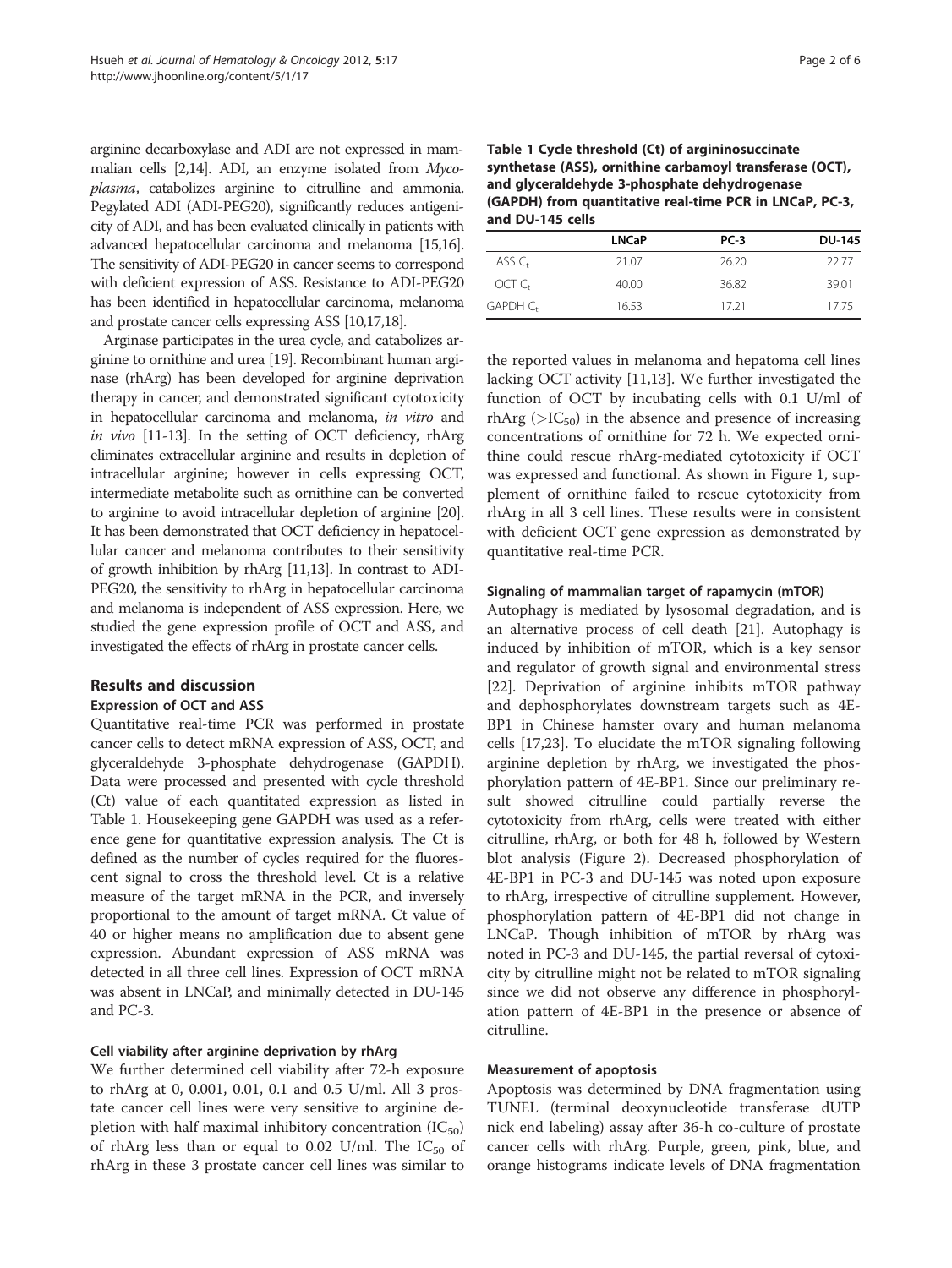<span id="page-2-0"></span>

upon exposure with 0, 0.001, 0.01, 0.1, and 0.5 U/ml rhArg, respectively (Figure [3](#page-3-0)). The results demonstrated no induction of apoptosis after 36-h exposure of rhArg.

Deficiency in ASS expression renders cellular sensitivity against ADI-PEG20 in prostate cancer [\[18\]](#page-5-0). Both LNCaP and PC-3 have been shown to express ASS, and are resistant to arginine depletion by ADI-PEG20 [\[18](#page-5-0)]. In our study, all 3 prostate cancer cell lines including LNCaP and PC-3 expressed ASS but had either minimal or absent expression of OCT, and all 3 lines were highly susceptible to arginine deprivation by rhArg. Moreover, sensitivity to rhArg treatment was independent of hormone sensitivity and not affected by ASS expression in our study.

In human melanoma and prostate cancer cells with down-regulated ASS expression, treatment of ADI-PEG20 activates adenosine 5′-monophosphate-activated protein kinase (AMPK) due to decreased ATP levels upon arginine deprivation [\[18,24](#page-5-0)]. Activated AMPK further inhibits mTOR signaling by reducing phosphorylation of 4E-BP1, and leads to autophagy which is a cellular self-degrading process mediated by lysosomes. Kim et al. have shown arginine deprivation by ADI-PEG20 immediately activated AMPK, and formed intense autophagosome in CWR22Rv1 prostate cancer cells within 90 min of ADI-PEG20 expos-ure [\[18](#page-5-0)]. Onset of caspase-independent apoptosis in  $\sim$ 30% CWR22Rv1 cells did not occur until after 96-h exposure of ADI-PEG20. Similar findings of delayed-onset but caspasedependent apoptosis after arginine deprivation with 3 to 6 days exposure of either ADI-PEG20 or rhArg were reported by different groups [\[13,24\]](#page-5-0).

Common stimuli can induce autophagy and apoptosis, which occur either in combined manner or sequential

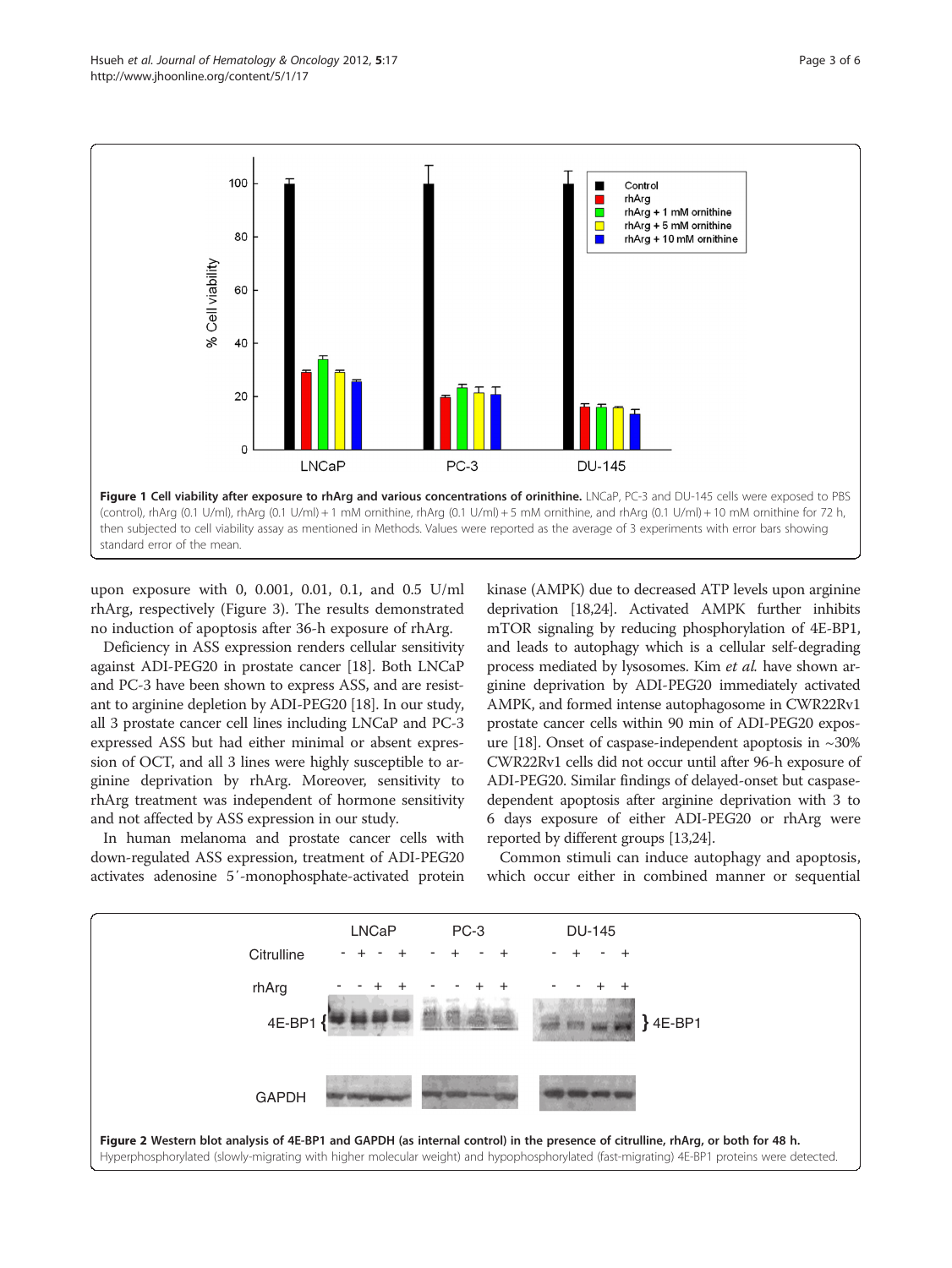<span id="page-3-0"></span>

event [\[25\]](#page-5-0). It is unclear about the functional relationship between autophagy and apoptosis upon arginine deprivation with either ADI-PEG20 or rhArg. It is possible that upon initial arginine deprivation, autophagy is activated as a defense mechanism to suppress caspasedependent apoptosis. As arginine deprivation persists more than 72 h, autophagy may give in to caspasedependent apoptosis in some cell types; whereas in certain cancer cells, autophagy lasting longer than 24 h may lead to caspase-independent form of programmed cell death (autophagic type II cell death) [\[26\]](#page-5-0).

Using culture media deficient in L-arginine, Wheatley et al. studied the effects of arginine deprivation in 26 cancer cell lines, including PC-3 [\[27\]](#page-5-0). They demonstrated clear evidence of cell death during second day of arginine deprivation, and most of PC-3 cells died within 3 days. Furthermore, they observed significantly increased phagosome/ lysosome activity from 24 to 36 h after arginine deprivation, suggestive of lytic cell death such as autophagy rather than apoptosis. In this study, we did not identify any significant apoptosis induction after 36-h exposure of rhArg in all 3 cell lines. Additionally, inhibition of mTOR signaling manifested by decreased phosphorylation of 4E-BP1 was noted in DU-145 and PC-3 cells after 48-h exposure of rhArg. Our results are consistent with the report from Wheatley and others, indicating cell death by arginine deprivation in DU-145 and PC-3 is due to autophagic cell death.

Both rhArg and ADI are developed for arginine deprivation in cancer treatment, and currently undergoing clinical investigation. rhArg exhibits significant cytotoxicity against cancer cells such as prostate cancer, melanoma, and hepatocellular carcinoma with OCT deficiency. ADI is effective in tumor cells lacking ASS. Therefore, cancer can be ADI-resistant but rhArg-sensitive, and vice versa. Personalized medicine can be

achieved by examining the expression of OCT and ASS in cancer specimen before subjecting cancer patients to arginine deprivation therapy.

#### Conclusions

rhArg causes significant cytotoxicity in LNCaP, DU-145 and PC-3 prostate cancer cells. The cytotoxicity of rhArg correlates with deficient OCT gene expression, but is independent of hormone sensitivity and not affected by ASS gene expression. Inhibition of mTOR signaling, manifested by reduced phosphorylation of 4E-BP1, suggests autophagy is involved as alternative cell death mechanism. rhArg is a promising targeted agent for prostate cancer, and its activity and mechanism of action warrant further validation by clinical investigation.

# **Methods**

#### Cell culture

DU-145, LNCaP and PC-3 human prostate cancer cells were obtained from the American Type Culture Collection (Manassas, VA). DU-145 and PC-3 are androgen-independent, and LNCaP is androgen-dependent [[28](#page-5-0)]. Cell lines were maintained in RPMI 1640 medium (Life Technologies, Grand Island, NY) supplemented with 10% fetal bovine serum and antibiotics at 37°C in a humidified atmosphere of 5%  $CO<sub>2</sub>$ . rhArg was kindly provided by Bio-Cancer Treatments International Ltd. (Hong Kong, China), and was characterized as described previously [[11](#page-4-0)].

## Quantitative real-time PCR

Total RNA was extracted using TRIzol reagent (Life Technologies), and cDNA was transcribed from total RNA using SuperScript II RT kit (Life Technologies). Quantitative real-time PCR was performed in triplicate on a 7300 Real Time PCR System, using Gene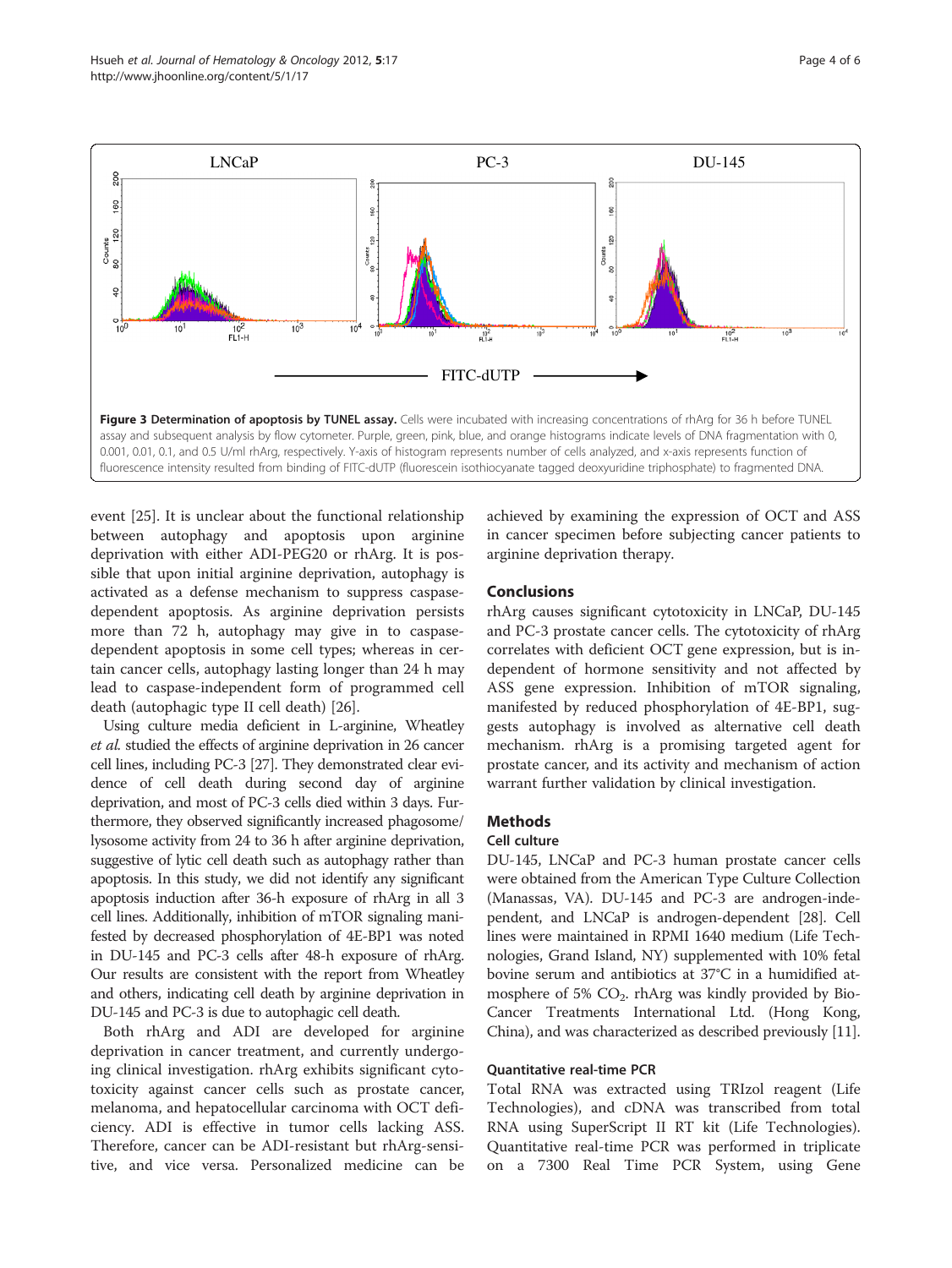<span id="page-4-0"></span>Expression Assays for ASS, OCT, and GAPDH genes (Applied Biosystems, Foster City, CA). Data were processed and presented with Ct value of each gene expression.

#### Cell viability assay

Cells were plated at  $10^4$  cells per well in a 96-well plate with increasing concentrations of rhArg at 0, 0.001, 0.01, 0.1 and 0.5 U/ml for 72 h at  $37^{\circ}$  C. Subsequently, cell viability was determined by a colorimetric method using CellTiter 96 Aqueous Non-radioactive Cell Proliferation Assay according to the manufacturer's protocol (Promega, Madison,WI).

#### Protein extraction and Western blot analysis

Protein extraction and Western blot analysis were carried out as previously described with some modifications [[29\]](#page-5-0). After treatment, cells were washed twice with cold phosphate-buffered saline, and then resuspended in lysis buffer (phosphate-buffered saline containing 1% Nonidet P-40, 0.5% sodium deoxycholate and 0.1% SDS) containing the protease inhibitors  $(100 \mu g/ml)$  phenylmethylsulfonyl fluoride, 25 μg/ml aprotinin, 25 μg/ml leupeptin, 10 μg/ml soybean trypsin inhibitor and 1 mM sodium orthovanadate). The lysate was incubated on ice for 30 min, passed through a 21 gauge needle twice, and then centrifuged at 15,000 x g for 20 min at 4°C. Protein concentration was determined using the Bio-Rad protein assay. Whole cell lysate containing 50 μg of protein from each sample were used in immunoblotting, and subsequently the gels were electroblotted onto PVDF membranes (Immobilon-P, Millipore). Antibodies purchased from Cell Signaling Technology (Danvers, MA) were used to detect the proteins of interest. The horseradish peroxidase conjugated antibodies against mouse, rabbit and goat IgG were used as secondary antibodies (Sigma-Aldrich, St. Louis, MO). The secondary antibody binding was detected by ECL Plus chemiluminescent reagents and analyzed by Storm image analysis systems (GE Healthcare Biosciences, Piscataway, NJ).

#### Apoptosis

Apoptosis was determined by DNA fragmentation using ApoDirect TUNEL assay kit from Millipore (Billerica,  $MA$ ) based on supplier's instruction. Briefly,  $10<sup>6</sup>$  Cells were incubated with increasing concentrations of rhArg for 36 h. Afterwards, DNA breaks were fluorescently labeled with fluorescein isothiocyanate, and cells were analyzed by FACScan flow cytometer (Becton Dickinson Biosciences, San Jose, CA) using Cell Quest Pro software.

#### Statistical analysis

All experiments have been performed at least twice with similar results, and the results of one representative experiment are reported. Cell viability results are reported as the average of 3 experiments with error bars representing standard error of the mean as shown in Figure [1](#page-2-0).

#### Abbreviations

OCT: Ornithine carbamoyl transferase; ASS: Argininosuccinate synthetase; ADI: Arginine deiminase; ADI-PEG20: Pegylated ADI; rhArg: Recombinant human arginase; GAPDH: Glyceraldehyde 3-phosphate dehydrogenase; Ct: Cycle threshold; IC<sub>50</sub>: Half maximal inhibitory concentration; mTOR: Mammalian target of rapamycin; TUNEL: Terminal deoxynucleotide transferase dUTP nick end labeling; AMPK: Adenosine 5′-monophosphateactivated protein kinase.

#### Competing interests

PNMC is the chief executive officer of Bio-Cancer Treatments International Ltd, which manufactures rhArg. The rest of the authors declare no competing interest.

#### Author details

<sup>1</sup>Department of Surgery, Saint Louis University, St. Louis, MO, USA. <sup>2</sup>Department of Applied Biology and Chemical Technology and Lo Ka Chung Centre for Natural Anti-Cancer Drug Development, The Hong Kong Polytechnic University, Hung Hom, Kowloon, Hong Kong, China. <sup>3</sup>Bio-Cancer Treatments International Ltd., Hong Kong Science Park, Bio-informatics Building, Hong Kong, China. <sup>4</sup>Division of Medical Oncology and Hematology, Loma Linda University, Loma Linda, CA92354, USA.

#### Authors' contributions

ECH, WHL, YCL, PNMC and CTH designed the experiments. ECH and SMK performed the experiments. ECH and CTH wrote the paper. All authors read and approved the final manuscript.

#### Received: 28 March 2012 Accepted: 30 April 2012 Published: 30 April 2012

#### References

- 1. Lind DS: Arginine and cancer. J Nutr 2004, 134(10 Suppl):2837S-2841S. discussion 2853S.
- 2. Morris SM Jr: Arginine metabolism: boundaries of our knowledge. J Nutr 2007, 137(6 Suppl 2):1602S–1609S.
- 3. Raijman L: Citrulline synthesis in rat tissues and liver content of carbamoyl phosphate and ornithine. Biochem J 1974, 138(2):225-232.
- 4. Delers A, Szpirer J, Szpirer C, Saggioro D: Spontaneous and 5-azacytidineinduced reexpression of ornithine carbamoyl transferase in hepatoma cells. Mol Cell Biol 1984, 4(4):809–812.
- 5. Bach SJ, Swaine D: The effect of arginase on the retardation of tumour growth. Br J Cancer 1965, 19:379-386.
- 6. Wheatley DN: Arginine deprivation and metabolomics: important aspects of intermediary metabolism in relation to the differential sensitivity of normal and tumour cells. Semin Cancer Biol 2005, 15(4):247–253.
- 7. Tytell AA, Neuman RE: Growth response of stable and primary cell cultures to l-ornithine, l-citrulline, and l-arginine. Exp Cell Res 1960, 20 (1):84–91.
- 8. Kraemer PM: Interaction of mycoplasma (Pplo) and murine lymphoma cell cultures: prevention of cell lysis by arginine. Proc Soc Exp Biol Med 1964, 115:206–212.
- 9. Dillon BJ, Prieto VG, Curley SA, Ensor CM, Holtsberg FW, Bomalaski JS, Clark MA: Incidence and distribution of argininosuccinate synthetase deficiency in human cancers: a method for identifying cancers sensitive to arginine deprivation. Cancer 2004, 100(4):826–833.
- 10. Ensor CM, Holtsberg FW, Bomalaski JS, Clark MA: Pegylated arginine deiminase (ADI-SS PEG20,000 mw) inhibits human melanomas and hepatocellular carcinomas in vitro and in vivo. Cancer Res 2002, 62 (19):5443–5450.
- 11. Cheng PN, Lam TL, Lam WM, Tsui SM, Cheng AW, Lo WH, Leung YC: Pegylated recombinant human arginase (rhArg-peg5,000mw) inhibits the in vitro and in vivo proliferation of human hepatocellular carcinoma through arginine depletion. Cancer Res 2007, 67(1):309–317.